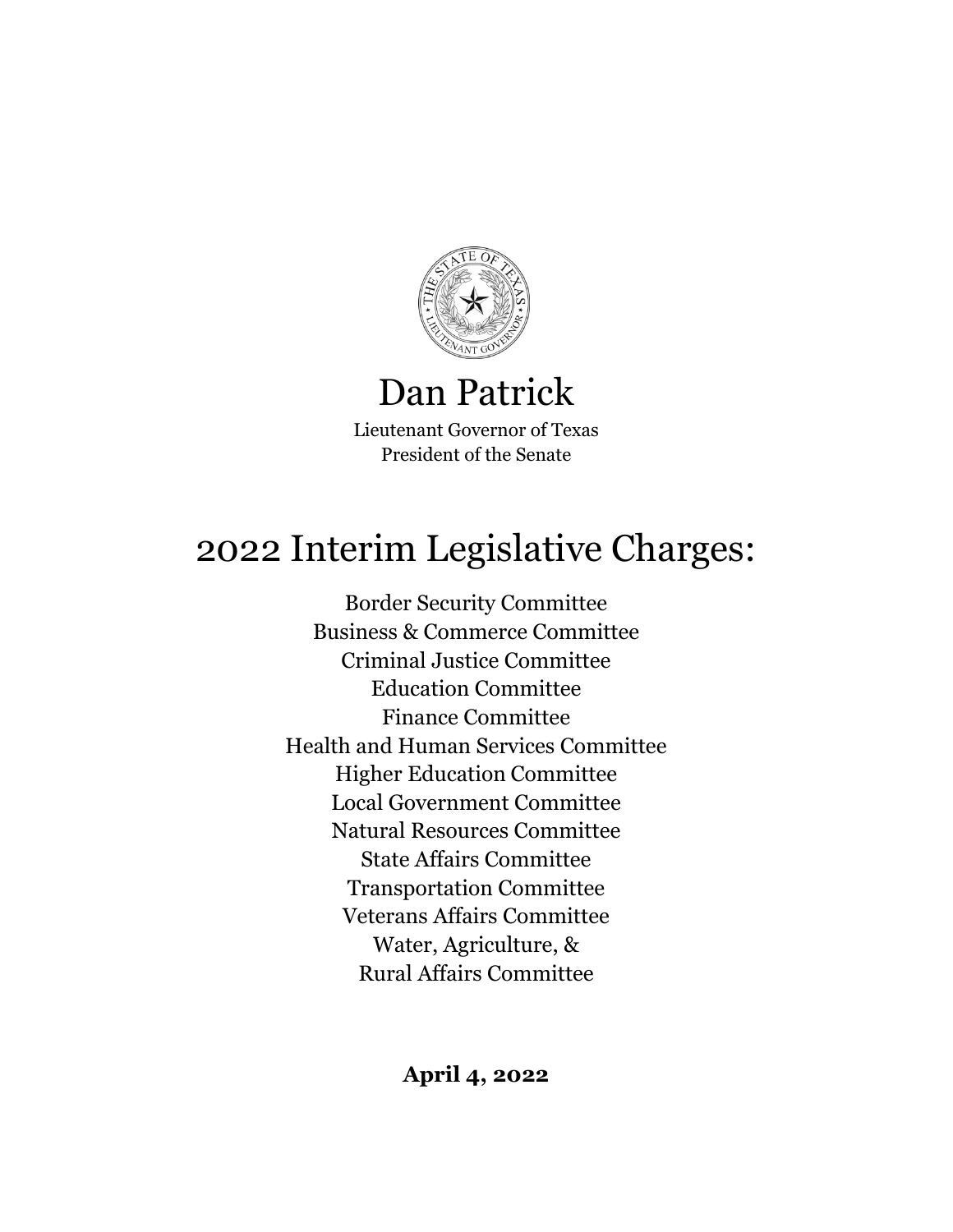#### **Border Security Committee**

- **Funding Impact on Safety**: Monitor the agencies receiving border security funding and report on their success in providing safety along the state's international border as well as curtailing the proliferation of transnational crime that spreads across the state.
- **Community Impact:** Study and report on the impact of Operation Lone Star on border, rural, and urban communities throughout Texas.
- **Resource Allocation:** Examine and report on the impact on members of the Texas National Guard and essential professions that have employees actively serving on state active duty. Review the availability of existing border barrier materials that remain unused by the Federal Government and report on whether Texas may make use of these materials to secure the border.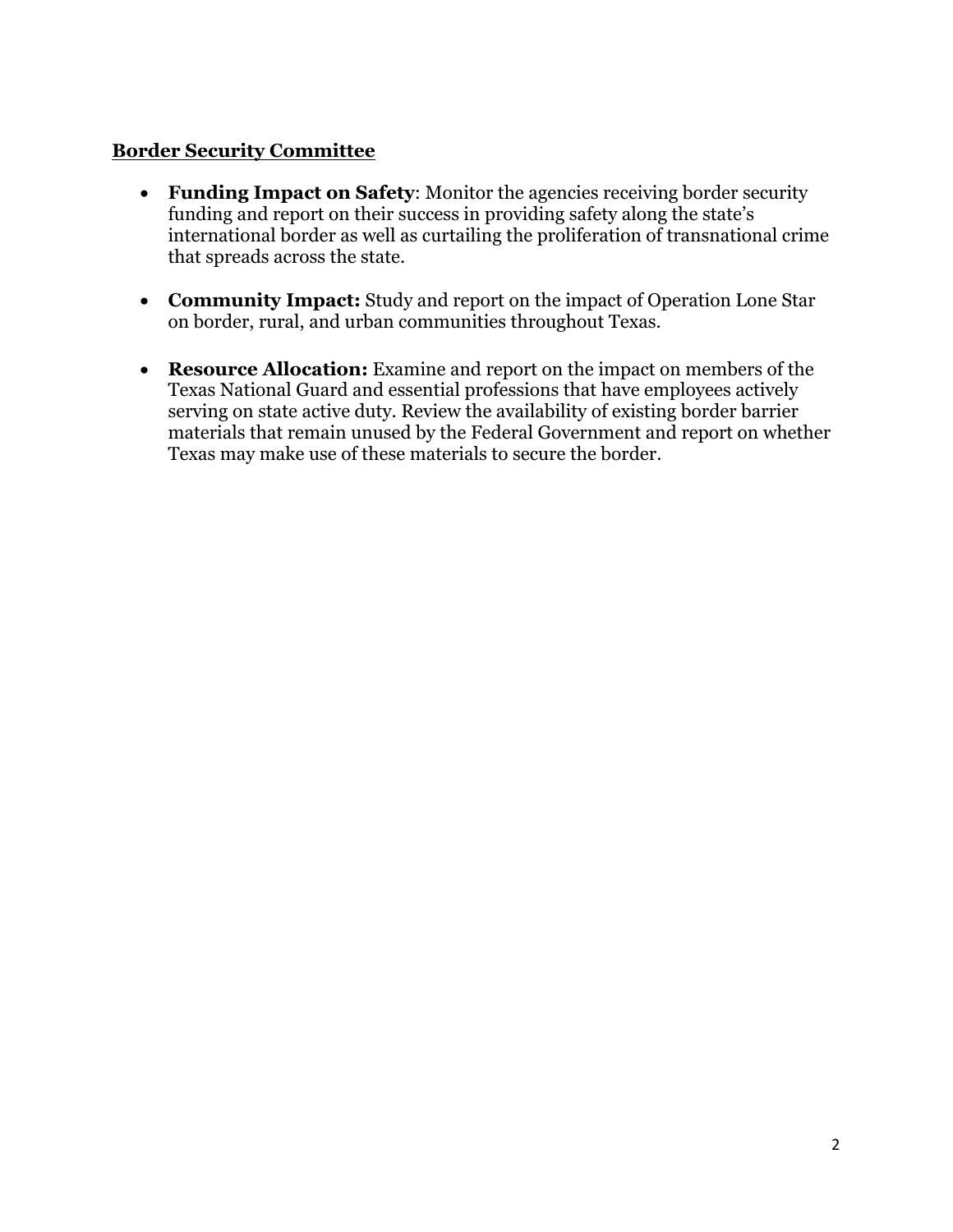#### **Business and Commerce Committee**

- **Broadband and Telecommunications:** Study broadband and other telecommunications related issues impacting Texans, including:
	- Monitoring the implementation of House Bill 5 and House Bill 1505, 87th Legislature; discuss anticipated federal infrastructure funding dedicated to broadband initiatives;
	- Reviewing the Texas Universal Service Fund and reporting what, if any, changes should be made through a review of both the fund's contributions and disbursements, as well as the impact of technology on the long-term stability of the Texas Universal Service Fund; and
	- Monitoring the implementation of House Bill 2911, 87th Legislature, relating to next generation 9-1-1 service and the establishment of a next generation 9-1-1 service fund.
- **Supply Chains:** Examine the causes and impacts of recent supply chain disruptions on the Texas economy and individual industries. Study the factors that weaken links in the supply chain and the extent the pandemic has exposed those vulnerabilities. Recommend actions to strengthen the supply chain in Texas and mitigate disruptions in the future.
- **Blockchain and Virtual Currencies:** Study current state and federal regulations surrounding blockchain and virtual currencies. Examine how these technologies impact industries such as banking, business, and electricity. Make recommendations to protect consumers while encouraging innovation. Monitor the implementation of House Bill 1576 and House Bill 4474, 87th Legislature.
- **Electricity:** Assess the electricity market in Texas. Study issues impacting the Texas electric grid, including weather preparedness, transmission planning, maintenance scheduling, and the natural gas supply chain. Study the consequences of increased electric vehicle usage and charging on the generation, transmission and distribution, and retail sectors of Electric Reliability Council of Texas (ERCOT) and evaluate their potential impact on increased electric demand and reliability of the grid. Evaluate potential benefits of real-time transparency of the intrastate gas market with respect to the functions of ERCOT and the Texas Energy Reliability Council. Examine the growth of renewable energy generation in the state and evaluate its impact on grid reliability. Make recommendations to strengthen the reliability of the grid, and meet the future generation needs of ERCOT through new and existing dispatchable generation. Assess plans to expeditiously add new dispatchable generation. Monitor the implementation of Senate Bill 2 and Senate Bill 3, 87th Legislature.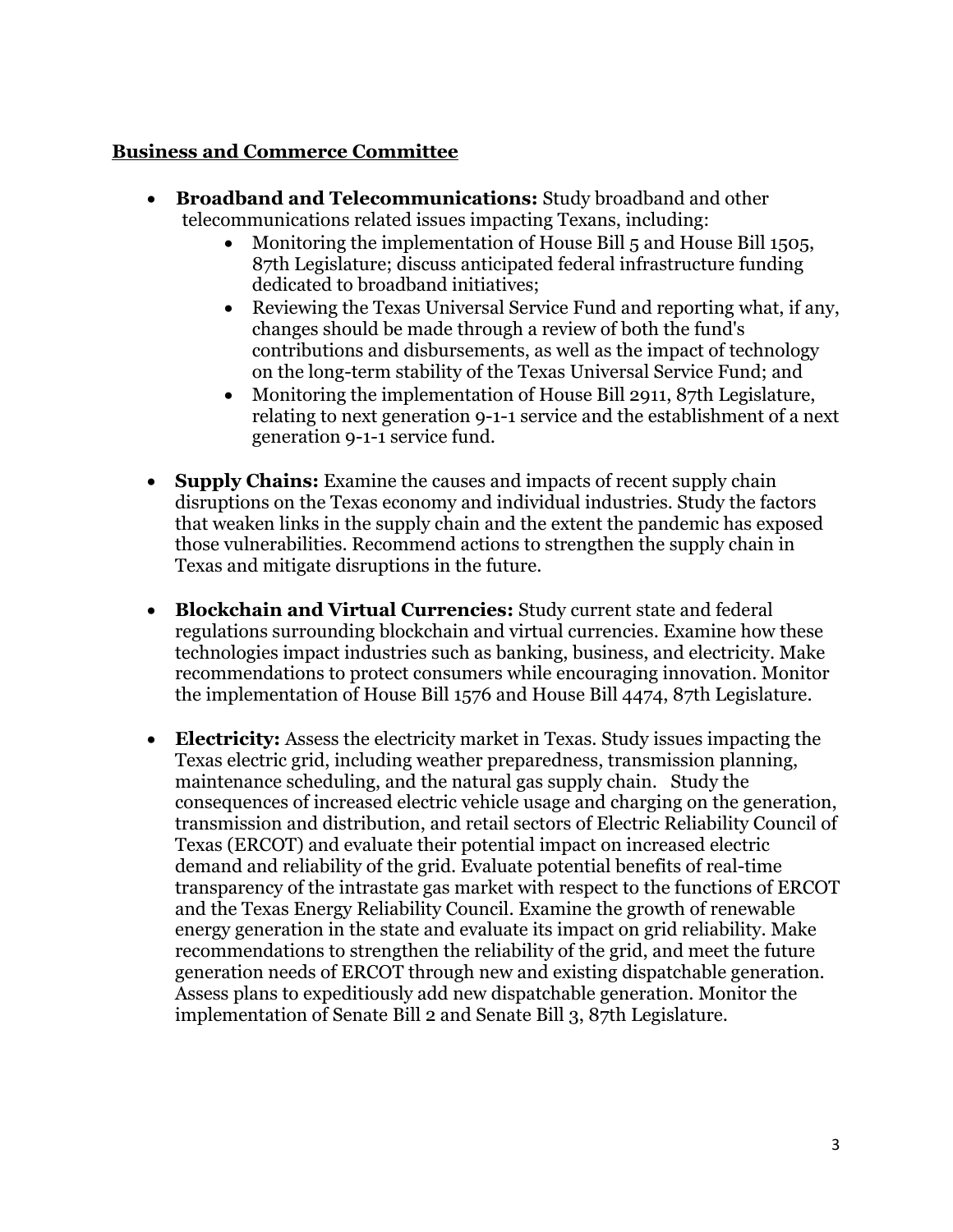- **Cybersecurity:** Review current state and federal laws regarding cybersecurity protections and requirements for local governments, state agencies, and critical industries of our state. Make recommendations for legislation to improve resilience and protection against cybersecurity attacks and ensure the privacy protection of the citizens of Texas.
- **State Workforce**: Study where state employees are located and the benefits and drawbacks of remote working. Evaluate the impact of the potential growth of remote work and proximity of employees to their place of employment on traffic studies over the next 10 years. Study and make recommendations for establishing uniform statewide standards for remote work. Study possible implications and standards for statewide recruitment and employment of remote state employees from all parts of the state.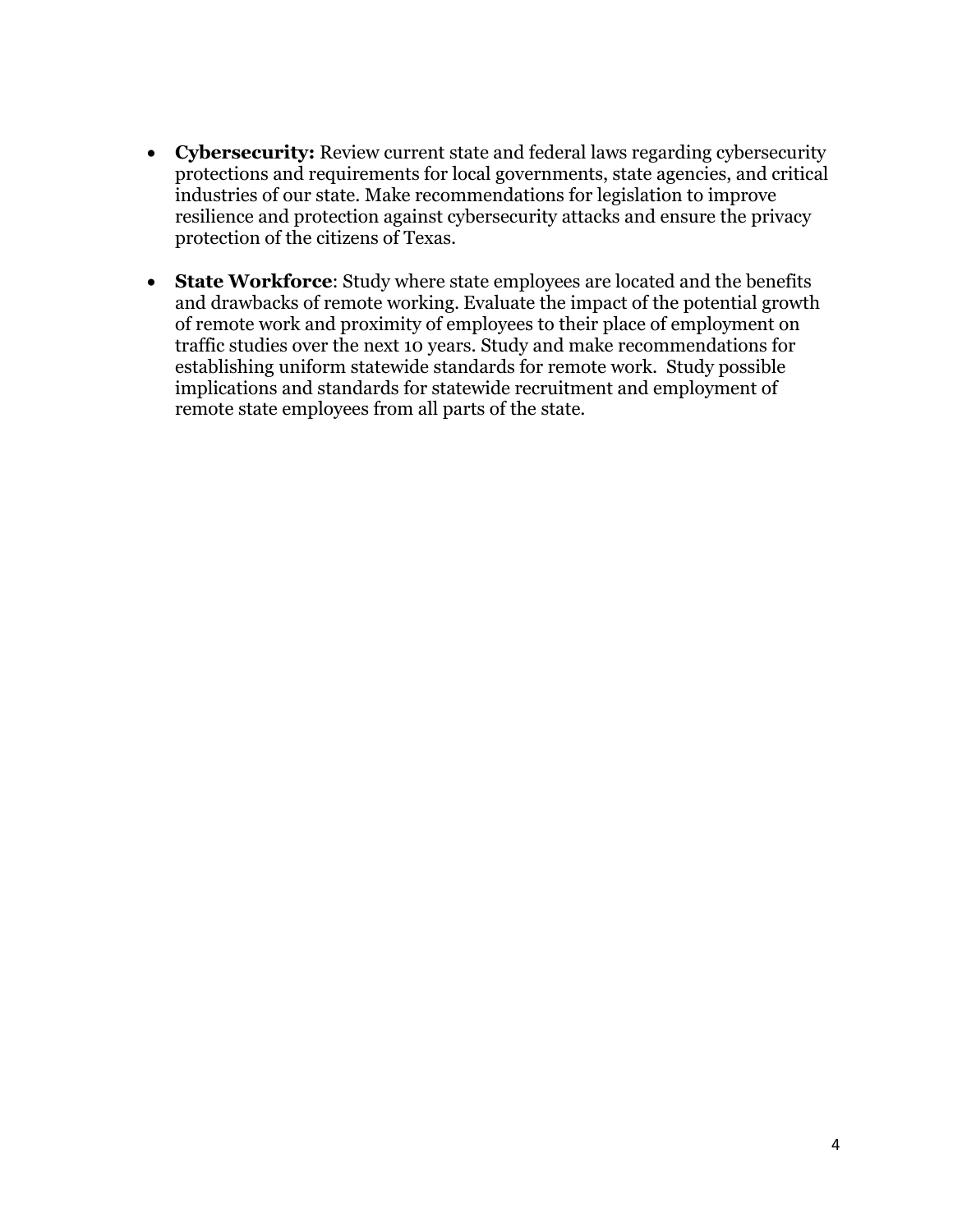#### **Criminal Justice Committee**

- **Re-entry Programs for Inmates**: Review current offender re-entry programs provided by the Texas Department of Criminal Justice and county jails, and identify barriers to their success. Make recommendations to enhance successful programs to ensure adequate resources and support for released offenders.
- **Criminal Case Backlogs:** Evaluate the current backlog of criminal cases. Consider and recommend ways to reduce delays and ensure timely resolution of cases, including an examination of methods developed by district attorneys, judges, and court administrators.
- **Illegal Temporary License Plates:** Examine and report on the relationship of the unlawful sale and use of temporary paper license plates with crimes related to human trafficking, drug trafficking, theft, and homicide.
- **Automobile Parts Theft (Including Catalytic Converters):** Review the effect of House Bill 4110 (87th Legislature), relating to the registration of metal recycling, and related catalytic converter theft legislation passed by the 87th Legislature. Determine what actions are needed to aid law enforcement and stop catalytic converter theft and its related violence.
- **Public Safety:** Examine the recent Harris County release from custody of hundreds of criminal defendants onto the streets without bond or review by a magistrate. Identify what caused this threat to public safety in Harris County and determine if it has occurred in any other counties in Texas. Make recommendations to ensure criminal defendants are timely brought before a magistrate for probable cause hearings and bond hearings, and that appropriate bond is set.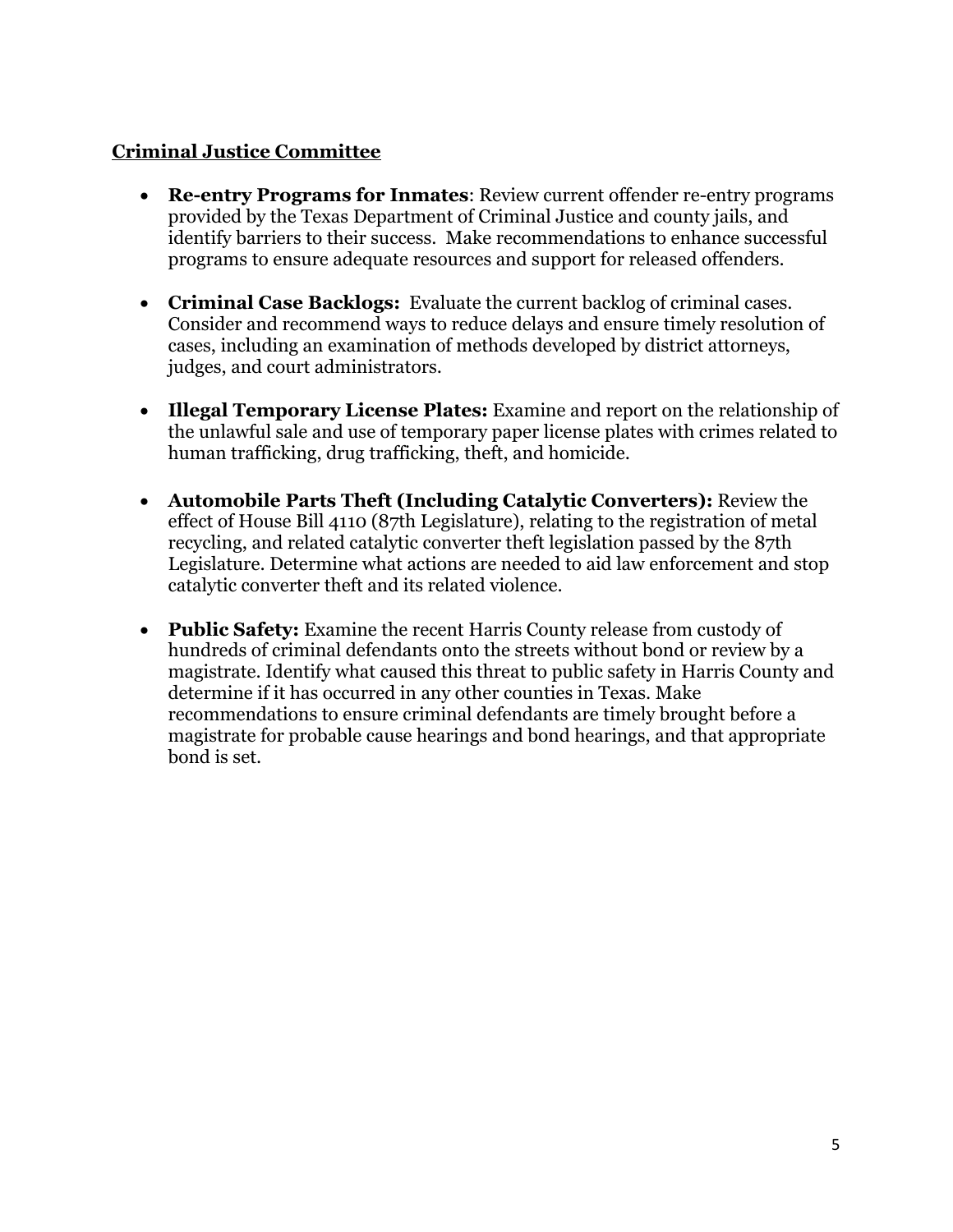#### **Education Committee**

- **Parent Empowerment:** Review Texas' existing parental rights and responsibilities in current law. Evaluate current public school practices toward parental and community engagement related to: curriculum and learning materials, campus and district management, governance, accessibility to school officials, and data usage and privacy. Make recommendations to enable parents to exert a greater influence on their child's learning environment, including enacting meaningful change at their public school campus or district, and affirm parents as primary decision-makers over their child's schooling options.
- **COVID-19 Pandemic Impact on Educator Talent Pipeline:** Examine the COVID-19 pandemic's impact on the public school educator talent pipeline, staffing patterns and practices, and declining student enrollment and attendance. Review any policies and regulatory actions that prevent students from receiving instruction from a highly effective teacher. Monitor the impact of both the Teacher Incentive Allotment and non-administrator compensation increases directed under House Bill 3 (86th Legislature), as well as the teacher pay raises implemented in 2019. Explore innovative models to improve recruitment and make recommendations to maintain a strong educator workforce pipeline, while adapting resilient school strategies to meet emergent demands in public education.
- **Student Discipline:** Review and evaluate the operation of disciplinary alternative education programs (DAEP) and juvenile justice alternative education programs (JJAEP) with an emphasis on: quality of academic instruction, lengths of placements, physical conditions, administration of student discipline and law enforcement interventions, implementation of positive behavior management strategies, and the availability and delivery of mental health support services. Make recommendations to support and promote the success of these programs and enhance the ability of public schools to meet the needs of students through innovative school discipline models.
- **School Library Advisory Council Review:** Assess current standards adopted by the Texas State Library and Archives Commission, the State Board of Education, and public school policies and practices related to materials in campus libraries or servers. Assess current adoption, placement, and review structures for library materials and make recommendations to ensure: 1) materials are grade, age, and developmentally appropriate; 2) publicly searchable and accessible; and 3) parents and the public are given a prominent role in the process.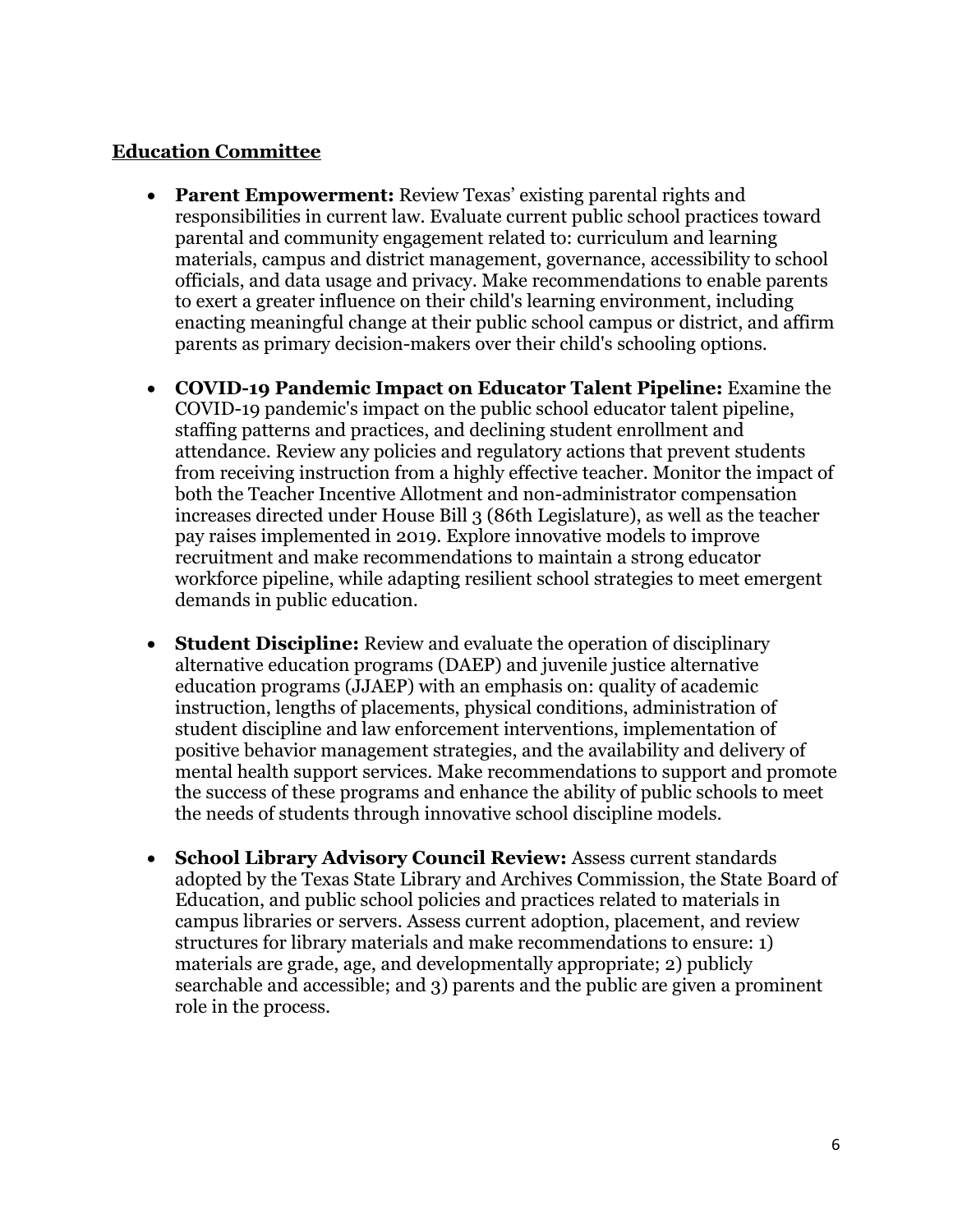- **Vaping in Schools:** Examine the enforcement of current law, which requires school districts to prohibit the use or possession of e-cigarettes, tobacco products, or "vape pens." Determine whether existing practices are effective at preventing vaping or use of other tobacco products on school campuses. Identify methods for schools to determine the contents within vape pens, including whether the pen contains nicotine, THC, or other chemicals. Investigate and report on the impact to student health, and determine if additional policies or laws are needed to protect students' health.
- **Bond Efficiency:** Conduct a comprehensive review of the school district bond issuance process. Specifically, review public notice and disclosure requirements, the bond election process, procurement requirements, and how unused bond proceeds may be utilized. Study the best practices implemented by school boards and make recommendations to improve bond issuance efficiencies.
- **Local Government Exclusion:** Investigate how some cities and counties are prohibiting the expansion of charter schools through local ordinances. Make recommendations to ensure the fair and equitable treatment of charter schools and independent school districts.
- **Homestead Exemption**: Study the use and effect of the optional homestead exemption available to independent school districts. Examine and report on costs to the state if school districts receive incentives to increase the optional percentage exemption.
- **Monitoring:** Monitor the implementation of legislation addressed by the Senate Committee on Education passed by the 87th Legislature, as well as relevant agencies and programs under the committee's jurisdiction. Specifically, make recommendations for any legislation needed to improve, enhance, or complete implementation of the following:
	- Senate Bill 3 (87th Legislature, Second Called Session), Relating to civics training programs for certain public school social studies teachers and principals, parental access to certain learning management systems, and certain curriculum in public schools, including certain instructional requirements and prohibitions;
	- Senate Bill 15 (87th Legislature, Second Called Session), Relating to virtual and off-campus electronic instruction at a public school, the satisfaction of teacher certification requirements through an internship teaching certain virtual courses, and the allotment for certain special-purpose school districts under the Foundation School Program;
	- Senate Bill 1365 (87th Legislature), Relating to public school organization, accountability, and fiscal management;
	- Senate Bill 1716 (87th Legislature), Relating to a supplemental special education services and instructional materials program for certain public school students receiving special education services;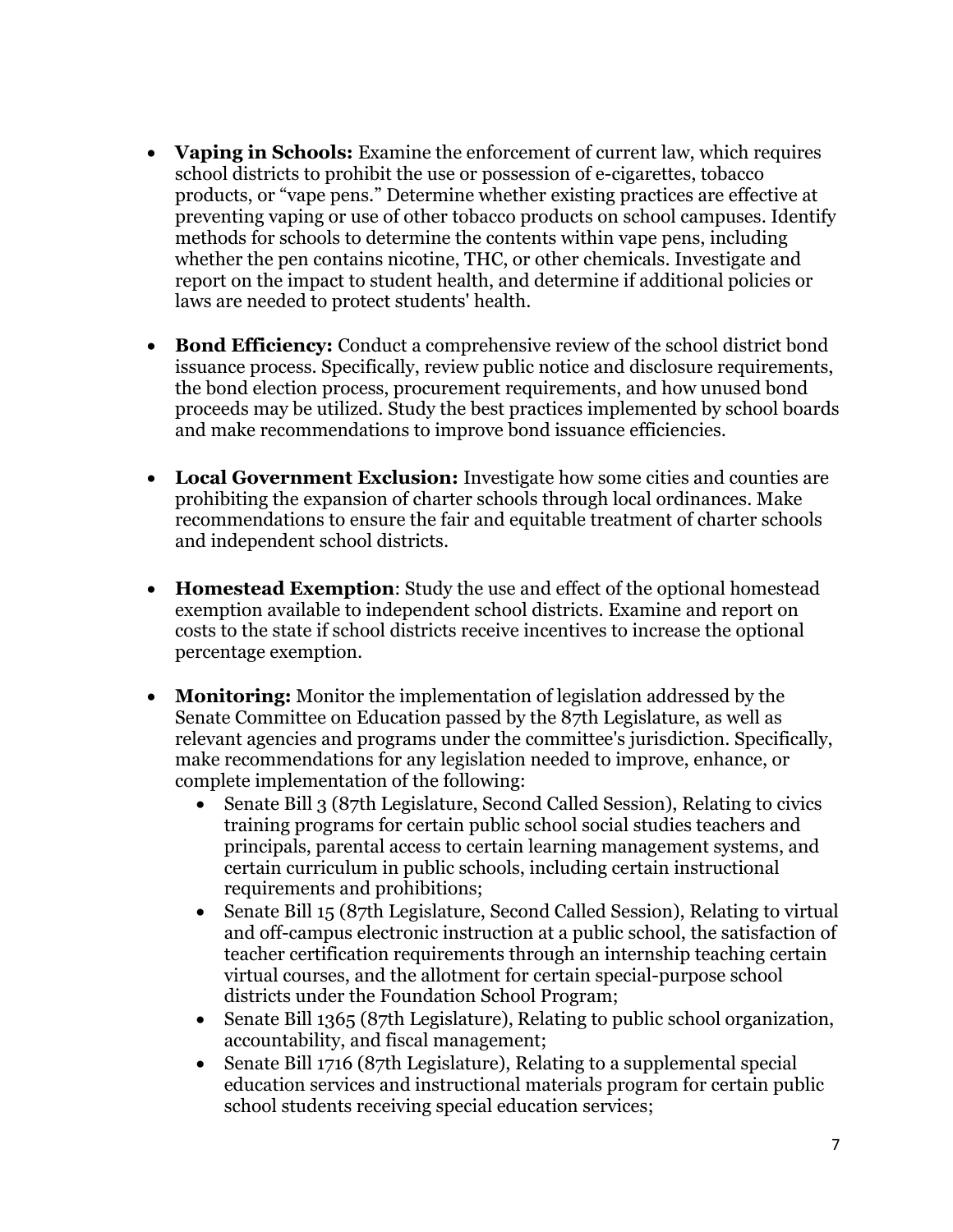- House Bill 1525 (87th Legislature), Relating to the public school finance system and public education;
- House Bill 4545 (87th Legislature), Relating to the assessment of public school students, the establishment of a strong foundations grant program, and providing accelerated instruction for students who fail to achieve satisfactory performance on certain assessment instruments;
- House Bill 3 (86th Legislature), relating to public school finance and public education; and
- House Bill 3906 (86th Legislature), relating to the assessment of public school students, including the development and administration of assessment instruments, and technology permitted for use by students.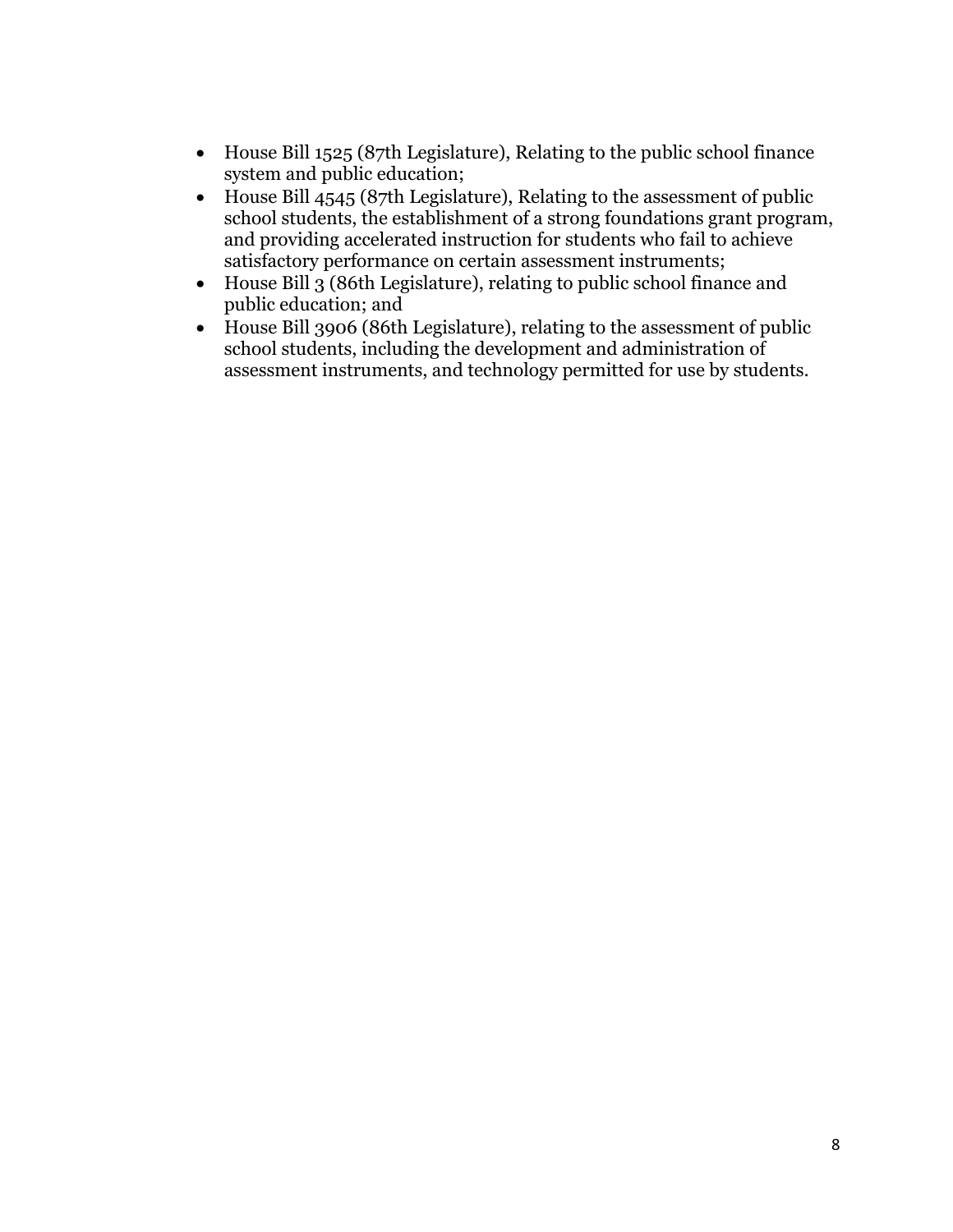#### **Finance Committee**

- **Federal Funds:** Report on the state use of federal COVID-19 relief funds provided under the Coronavirus Aid, Relief, and Economic Security Act, Coronavirus Response and Relief Supplemental Appropriations Act, the American Rescue Plan Act, Infrastructure Investment and Jobs Acts, and similar federal legislation. Examine local use of federal relief funding, including funding provided to school districts through the Elementary and Secondary School Emergency Relief (ESSER) Fund. Evaluate the overall fiscal impact of the COVID-19 pandemic on state agencies, including costs incurred due to federal mandates. Identify barriers to the effective utilization of funds and make recommendations on the expenditure of unappropriated funds. In addition, evaluate and report on the spending by state agencies that have been utilizing "one-time" federal funding (temporary enhancements, e.g. FMAP and ESSER) sources, where federal funding will likely be significantly reduced in future biennia.
- **Property Tax Relief:** Examine and recommend ways to reduce Texans' property tax burden. Review and report on proposals to use or dedicate state revenues in excess of the state spending limit to eliminate the school district maintenance and operations property tax.
- **Inflation:** Review and report on the effect inflation is having on the business community and state government, including state salaries, retiree benefits, the state economy, and cost of state services.
- **Inflation:** Review and report on the impact of inflation on units of local governments' revenue collections and property taxpayers' tax bills, including the homestead exemption.
- **Tax Exemptions:** Examine Texans' current tax exemptions and report on whether adjustments are merited because of inflation or any other factors.
- **Russia Divestiture:** Examine and report on options for state asset owners to divest their positions in companies that invest in the Russian Federation.
- **State Pension Reforms:** Monitor the implementation of recent statewide pension reforms to the Employees Retirement System of Texas and the Teacher Retirement System of Texas.
- **Bail Bond Reform:** Monitor the implementation of recent bail bond reform legislation along with its economic impact on the judicial and correctional system. Assess any barriers to implementation, the law's effect on pretrial release and jail populations, and ways to further promote public safety and efficiency.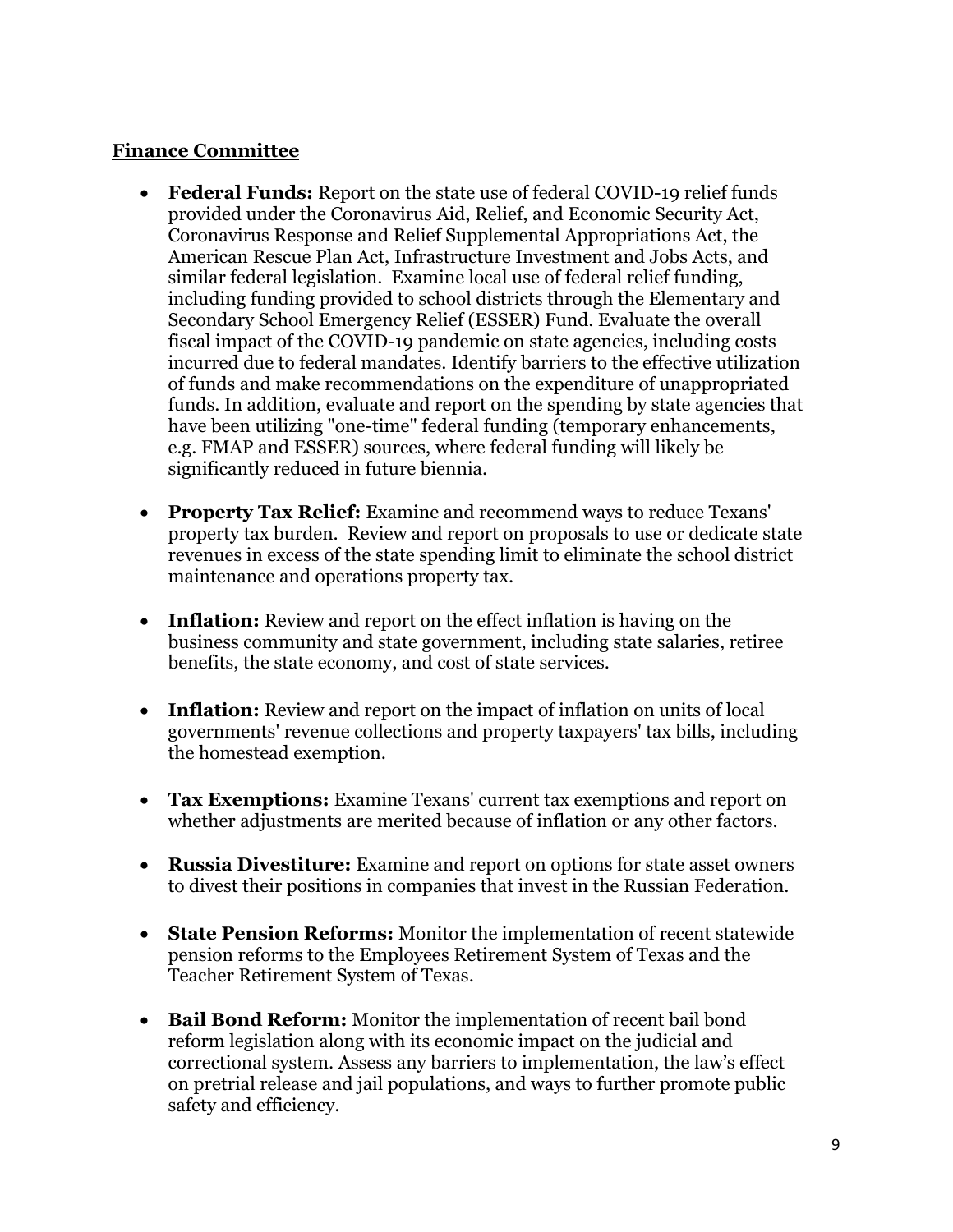- **Operation Lone Star:** Monitor appropriations and spending supporting Operation Lone Star. Evaluate and report on the effectiveness of spending to secure the southern border. Identify and report on resources needed to ensure support for the State National Guard, as well as overall resources necessary for border security for future legislative consideration.
- **Long-term Care Funding**: Examine state investments in the long-term care system. Study nursing facility funding issues and the impact of the pandemic on capacity and delivery of care. Explore nursing facility quality metrics and recommend strategies to improve the sustainability of the longterm care workforce.
- **Medicaid:** Monitor the financial impact of federal decision-making affecting supplemental Medicaid funding for Texas hospitals and health care systems, including negotiations between the Centers for Medicare and Medicaid Services and the Texas Medicaid agency regarding the state's 1115 Medicaid waiver and other federal proposals reducing supplemental funding streams for Texas.
- **Mental Health Delivery**: Examine the state mental health service delivery system. Study the state's Comprehensive Plan for State-Funded Inpatient Mental Health Services and the Statewide Behavioral Health Strategic Plan and evaluate the existing state investments in mental health services and state hospital capacity. Review current forensic and civil mental health service waitlists, and recommend ways to improve coordination and outcomes to reduce waitlists. Explore and report on options for additional mental health service capacity, including building state hospitals in the Panhandle and Rio Grande Valley areas.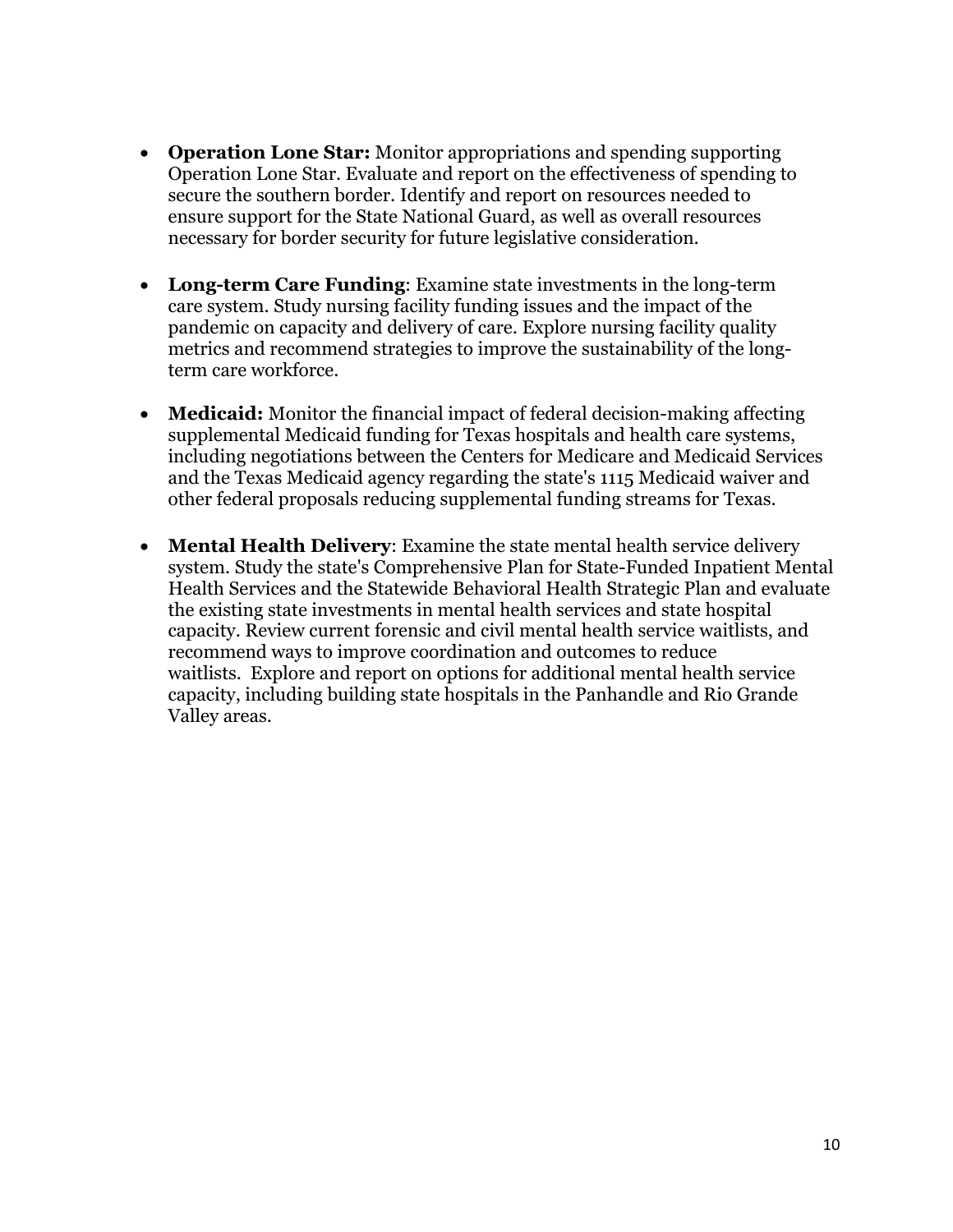#### **Health and Human Services Committee**

- **Public Health Data**: Review the processes for public health data collection and coordination by local and state entities as well as regional trauma centers. Identify any continuing barriers to the real-time dissemination of data concerning health care facility capacity—including data that can expedite timely care— and mortality rates, as well as other information that can assist in public policy decisions.
- **Foster Care:** Evaluate state investments in the child welfare system. Examine reasons for delayed implementation of past legislative reforms and any deficient agency performance metrics. Identify ways to continue to improve the child welfare system in Texas and consider other state models to ensure the health and well-being for children in state care.
- **Health Care Workforce**: Study the impact of the global pandemic on the health care workforce in acute and long-term care. Identify health care staffing challenges and examine how staffing services and payment models changed the economics of the health care workforce. Identify and recommend ways to increase the health care workforce pipeline.
- **Pandemic Response**: Examine the impact of state and federal pandemic policies—including agency guidance, licensing and regulatory actions, and health care industry policies—on patient care and treatment delivery. Examine how regulatory guidance impacts the patient-doctor relationship. Recommend any changes needed to ensure Texas can develop its own datadriven guidance during public health emergencies.
- **Monitoring:** Monitor the agencies and programs under the Committee's jurisdiction and oversee the implementation of relevant legislation passed by the 87th Legislature. Conduct active oversight of all associated rulemaking and other governmental actions taken to ensure intended legislative outcome of all legislation.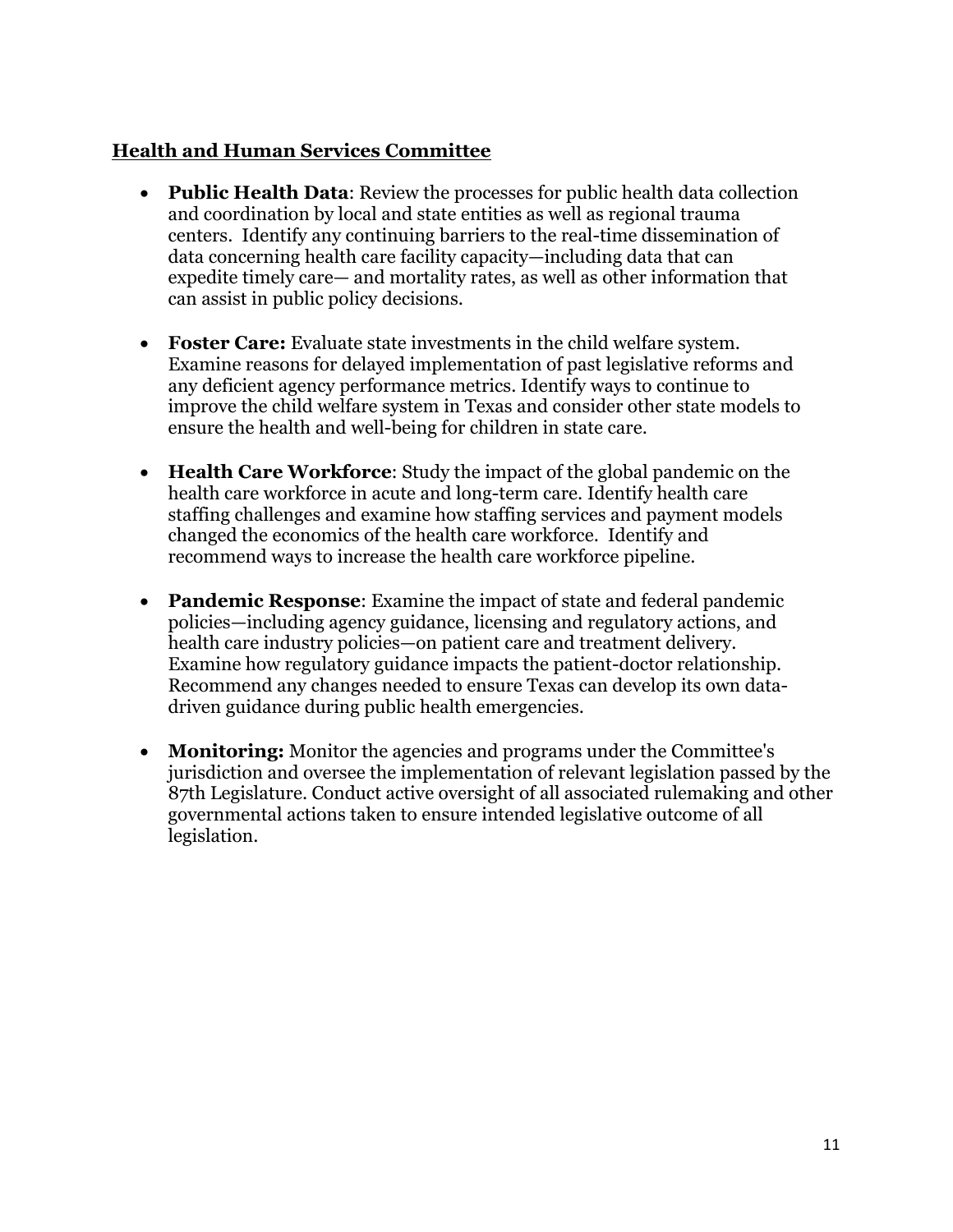#### **Higher Education Committee**

- **Faculty Tenure:** Review the history of and current statutes and policies of academic tenure in Texas public higher education institutions. Review tenure dismissal policies at higher education institutions in Texas and investigate state policies or proposals that have eliminated tenure. Examine the role of faculty senates in representing faculty interests to the institution administration. Make recommendations to revise current tenure policies, and provide boards of regents with additional authority to review and address issues with tenured faculty. In addition, make recommendations on establishing guidelines for the role and representation of faculty senates at higher education institutions in Texas.
- **Workforce Education:** Evaluate state efforts to support access to work-based learning and microcredential opportunities, including apprenticeships, industrybased certificates and certifications, as well as competency-based education. Assess the potential benefits of expanding access to work-based learning, apprenticeships, microcredentials, and industry-based certifications that are aligned to workforce needs and provide in-demand workforce skills and competencies. Evaluate existing resources and programs at institutions, the Texas Higher Education Coordinating Board, the Texas Education Agency, and the Texas Workforce Commission to support these opportunities and ultimately reach Tri-Agency goals. Consider recommendations to standardize these programs in order increase postsecondary degree completions.
- **Enrollment Trends:** Study the postsecondary enrollment trends across all sectors and levels of higher education in Texas, with a review on specific challenges to enrollment. Consider the impact the COVID-19 pandemic has had on direct high school-to-college enrollment, first-time college enrollment, transferability, and retention rates, as well as the overall impact on community college enrollment. Make recommendations on specific methods to address disparities and pandemic impacts relating to enrollment trends in order to achieve Texas' higher education goals in building a Talent Strong Texas.
- **Strengthening United States History Requirements:** Examine current course requirements for students in United States History, and ensure elements of Critical Race Theory are not currently included in course curriculum. Consider and recommend methods to ensure students receive accurate historical information related to the founding and establishment of the United States. Examine the current role of the Texas Higher Education Coordinating Board in the development and oversight of the core curriculum requirements and recommend any necessary changes. Examine current authority of boards of regents over teaching faculty and make recommendations on changes to law to ensure boards of regents have appropriate approval authority related to course content and instruction.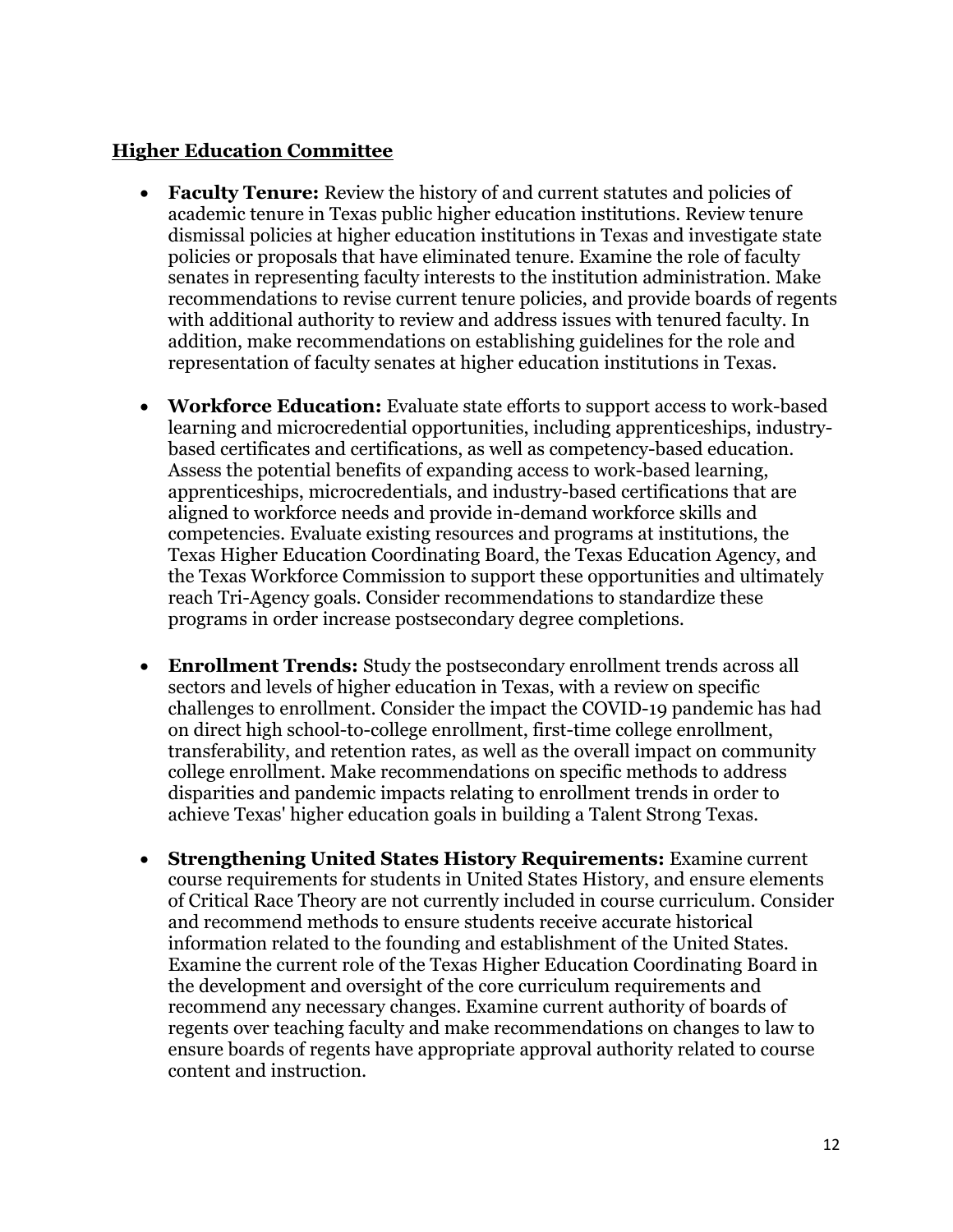- **Funding Permanent University Fund:** Review the history and use of the Permanent University Fund for the University of Texas at Austin and Texas A&M University, and explore the creation of a new legacy fund to address the needs of all other higher education institutions in Texas. Make recommendations on methods to streamline other existing research funds and finance research academic institutions in Texas.
- **Teaching and Health Care Workforce Participation**: Review financial aid and scholarship opportunities in Texas related to teaching, health care, and law enforcement, and examine methods to increase participation in these and other high-demand fields. In particular, study the participation rates of the Math and Science Scholars Loan Repayment Program, the Peace Officer Loan Repayment Program, and the Nursing Corps Loan Repayment Program, and make recommendations on ways to increase participation rates in each area.
- **Monitoring:** Monitor the implementation of legislation addressed by the Senate Committee on Higher Education passed by the 87th Legislature, as well as relevant agencies and programs under the committee's jurisdiction. Specifically, make recommendations for any legislation needed to improve, enhance, or complete implementation of the following:
	- Senate Bill 1102, relating to the establishment of the Texas Reskilling and Upskilling through Education (TRUE) Program to support workforce education;
	- Senate Bill 1230, relating to establishing the Texas Commission on Community College Finance;
	- Senate Bill 1385, relating to the compensation and professional representation of student athletes participating in intercollegiate athletic programs at certain institutions of higher education; and
	- House Bill 3767, relating to measures to support the alignment of education and workforce development in the state with state workforce needs, including the establishment of the Tri-Agency Workforce Initiative.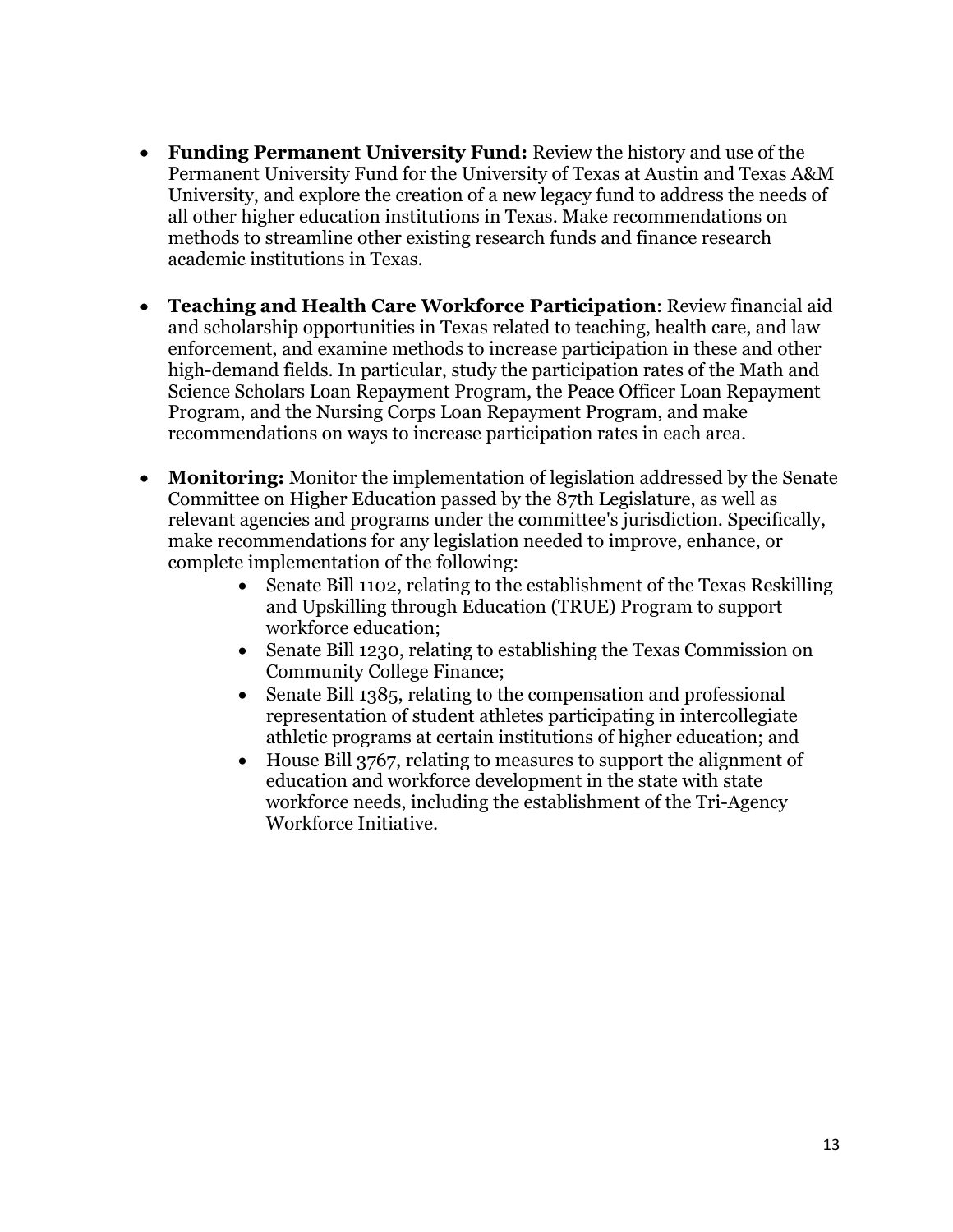#### **Local Government Committee**

- **Property Tax Reform:** Review the effect of Senate Bill 2 (86th Legislature), the Texas Property Tax Reform and Transparency Act of 2019, and related legislation passed by the 87th Legislature. Make recommendations for further property tax reform and relief.
- **Appraisal Reform:** Review the implementation of Senate Bill 63, House Bill 988, and other related legislation passed by 87th Legislature. Make recommendations to ensure appraisal guidelines are effective and taxpayers have enforcement mechanisms.
- **Special Purpose Districts:** Perform a comprehensive study on the powers and purposes of various special purpose districts and their associated legislative templates. Make recommendations to improve public transparency in operations of special purpose districts and associated legislative templates.
- **Affordable Housing:** Study issues related to affordable housing, homelessness, and methods of providing and financing affordable housing. Make recommendations to improve transparency and accountability, as well as to better utilize existing federal, state, and local programs.
- **Bond Elections:** Review and report on voter participation and bond election result differences between November and May elections. Make recommendations for improved voter turnout, increased election efficiencies, and better accountability of local debt.
- **Taxpayer Funded Lobbying:** Study how governmental entities use public funds for political lobbying purposes. Examine what types of governmental entities use public funds for lobbying purposes and what level of transparency is available to the public. Make recommendations to protect taxpayers from paying for lobbyists who may not represent the taxpayers' interests.
- **Efficiency Audits:** Study the concept of efficiency audits for cities, counties and special purpose districts and under what circumstances they should be performed. Evaluate whether efficiency audits provide Texans tools to combat wasteful government spending and report whether they are needed before local government tax ratification elections.
- **Extraterritorial Jurisdictions**: Study issues related to municipal extraterritorial jurisdictions and annexation powers, including examining possible disannexation authority. Determine whether extraterritorial jurisdictions continue to provide value to their residents and make recommendations on equitable methods for disannexation.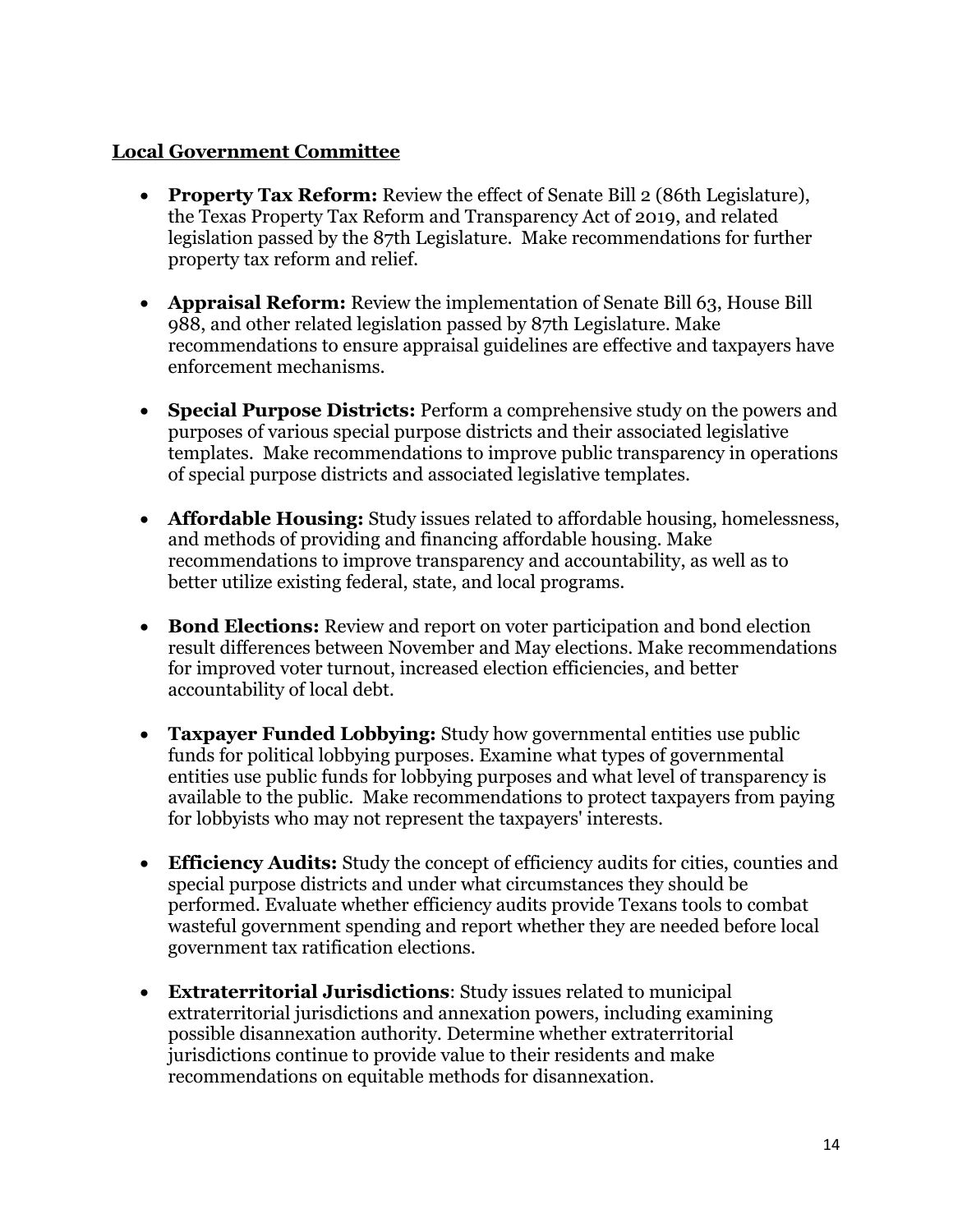**Ballot Language**: Study the development of the language used for constitutional amendment and local ballot propositions. Recommend changes to make ballot propositions more easily understood by voters.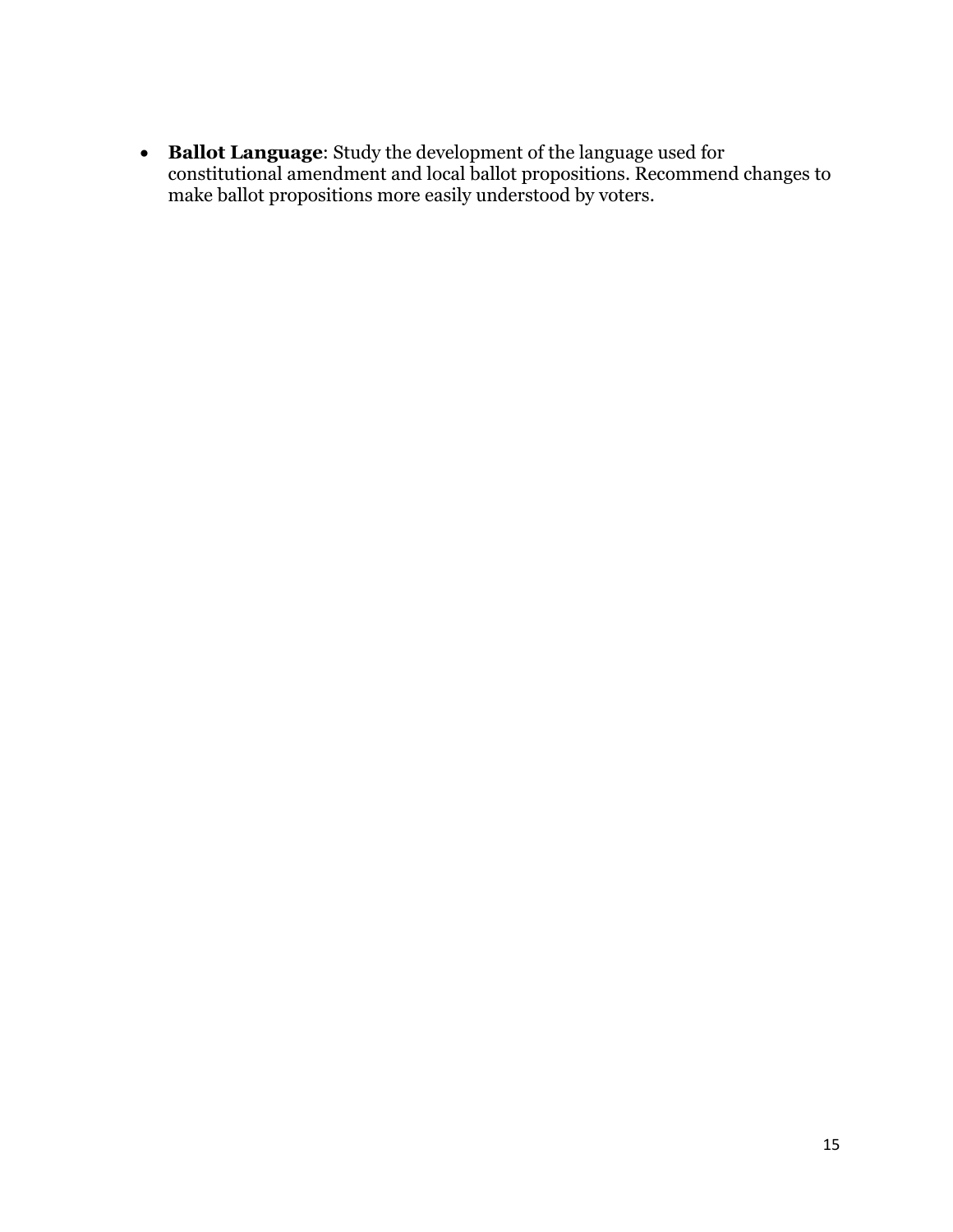#### **Natural Resources and Economic Development Committee**

- **Economic Development Programs:** Review the programs in Chapters 380 and 381 of the Local Government Code. Consider the benefits of each program in generating economic development. Make recommendations for improvements to Chapters 380 and 381 to increase transparency and accountability and the effectiveness of the programs.
- **Hotel Occupancy Taxes:** Study the collection and use of hotel occupancy taxes. Evaluate and make recommendations related to the effectiveness, costs of rebates, incentives, and other taxes applied to qualified hotel and convention center projects. Investigate and determine whether the creation of a standard Hotel Occupancy Tax legislative template is feasible, and whether it would enable the legislature to more efficiently evaluate proposed Hotel Occupancy Tax bills during the legislative session.
- **Natural Gas Storage:** Study the economic benefits of expanding the state's underground natural gas storage capacity and infrastructure. Investigate and make recommendations for additional natural gas transportation opportunities.
- **Wildfires and Prescribed Burns:** Examine ways to reduce the risk of and destructive impact of wildfires. Monitor the role the Prescribed Burning Board plays in controlled burns. Recommend practices and improvements that public and private landowners may use to reduce fire risks.
- **Monitoring:** Monitor the implementation of legislation addressed by the Senate Committee on Natural Resources and Economic Development passed by the 87th Legislature, as well as relevant agencies and programs under the committee's jurisdiction. Specifically, make recommendations for any legislation needed to improve, enhance, or complete implementation of the following:
	- Senate Bill 13, Relating to state contracts with and investments in certain companies that boycott energy companies;
	- House Bill 1247, Relating to the development of and report on a triagency work-based learning strategic framework by the Texas Workforce Commission, the Texas Education Agency, and the Texas Higher Education Coordinating Board;
	- House Bill 1284, Relating to the regulation of the injection and geologic storage of carbon dioxide in this state;
	- House Bill 3973, Relating to a study on abandoned oil and gas wells in this state and the use of the oil and gas regulation and cleanup fund; and
	- House Bill 4110, Relating to the registration of metal recycling.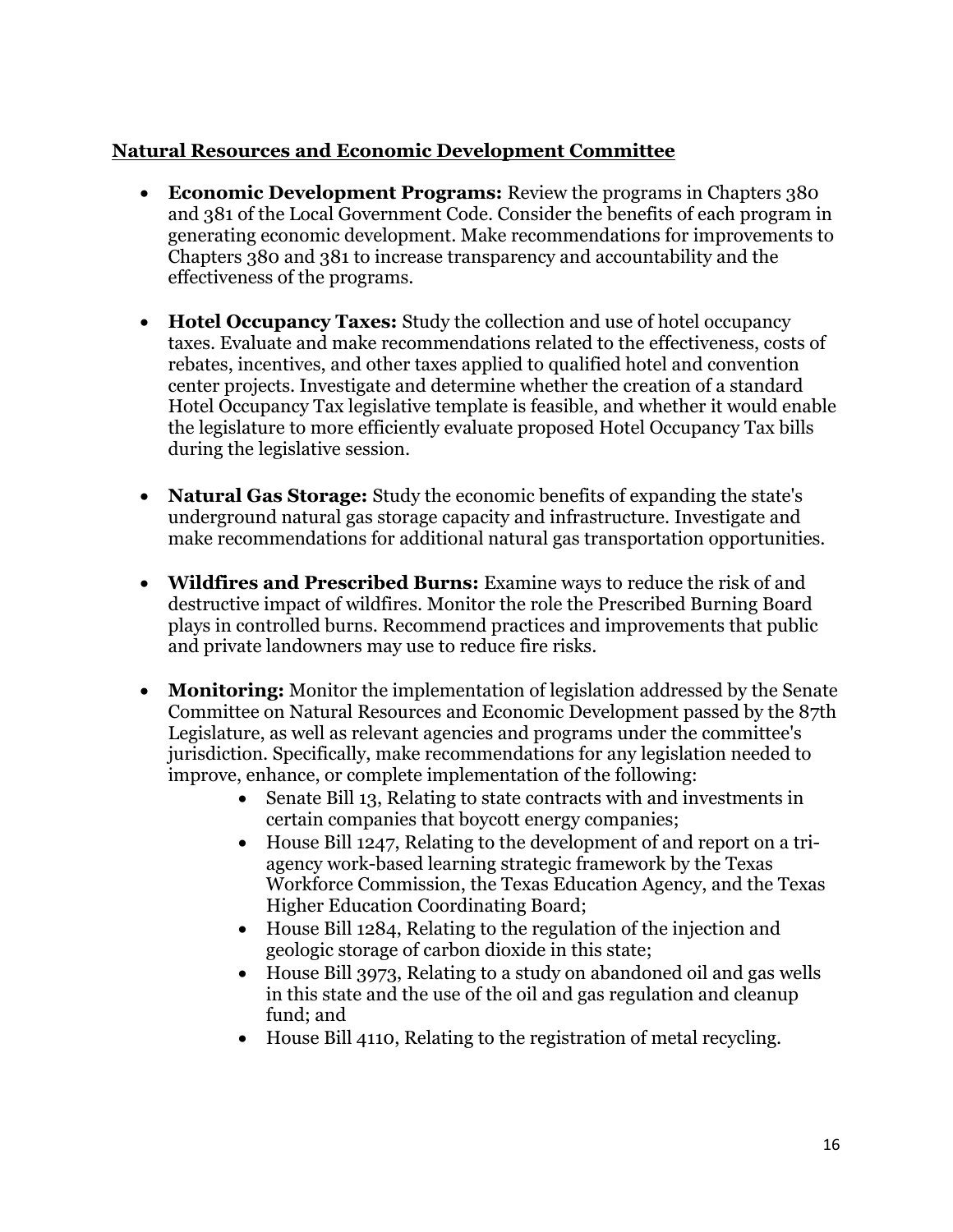#### **State Affairs Committee**

- **Elections Enforcement**: Evaluate the impact that the Court of Criminal Appeals' ruling in *Stephens v. State* will have on criminal prosecution in Texas. Additionally, study ways in which the Secretary of State's office can respond promptly to reports of Election Code violations. Review the process by which the Secretary of State receives and reports election results, including any internal processes to verify the results reported by county elections administrators. Make recommendations to improve the accuracy and timeliness of election results reported by the Secretary of State on the day of an election. Make recommendations that will allow consistent enforcement of election laws across the state.
- **Elections Administration**: Study how the allocation of polling locations are determined for early voting and election day for counties with and without county-wide voting and report whether current law provides for an equitable distribution. Study the protocols and scheduling of proper maintenance and calibration of election equipment and recommend what is required for maximum efficiency, accuracy, and security. Study the history of a holiday falling within the early voting period and recommend methods to ensure that early voting always has the required number of days and every qualified voter has the opportunity to vote. Study and recommend whether the state should shorten the primary election runoff period in Texas in order to allow voters to know who their candidate is sooner—while remaining in compliance with the federal MOVE Act. Make recommendations to ensure it is easy to vote and hard to cheat.
- **Protecting the Unborn:** Monitor the impact of Senate Bill 8, The Texas Heartbeat Act, and the expanded funding for alternatives to abortion programs passed by the 87th Legislature. Study alternatives to abortion programs' effectiveness in meeting the needs of pregnant and post-partum women and recommend how the Legislature should strengthen the program. Recommend ways to provide additional alternatives to abortion and comprehensive informed consent resources to mothers who are expecting.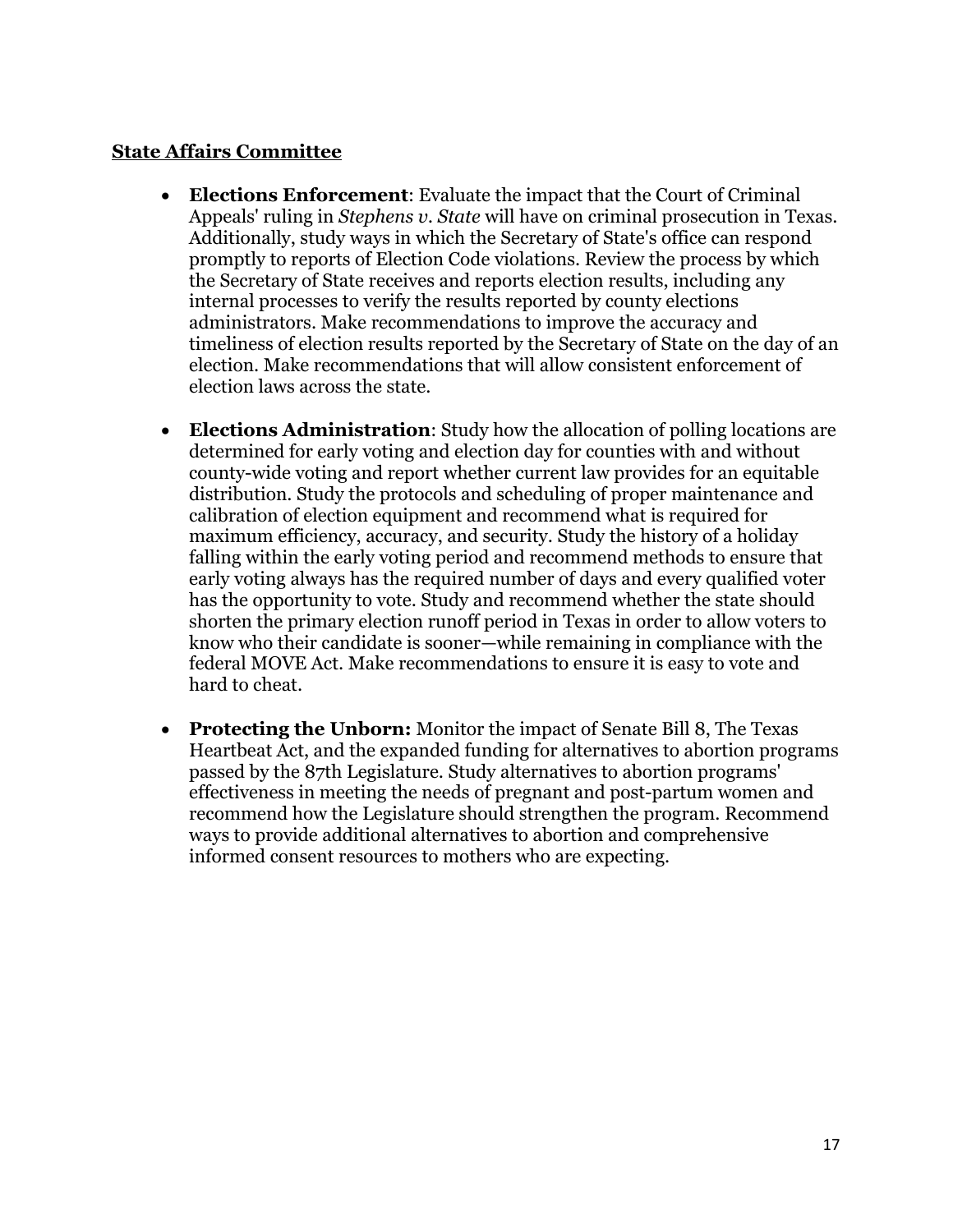- **Human Trafficking**: Examine opportunities and make recommendations to reduce the profitability of and demand for human trafficking in Texas. Determine ways to increase public awareness of the proliferation of human trafficking, as well as resources for victims and survivors. Monitor the implementation of House Bill 1540 (87th Legislature) and examine changes in arrest rates, judicial dispositions, and sentencing amongst offenders due to provisions of the legislation. Examine opportunities for attorneys to combat human trafficking in their local communities, including use of the Deceptive Trade Practices Act, to generate revenue for local law enforcement officials combatting human trafficking. Make any other recommendations to further prevent human trafficking.
- **Public Safety**: Study the impact of how the internal policies of some district and county attorneys' offices to not prosecute certain crimes impact the further occurrence of those crimes and public safety. Examine the methods by which the Texas Legislature may prohibit policies of disregarding duly passed laws and not prosecuting certain crimes. Examine the authority and limits of the Office of the Attorney General to take action in place of a district or county attorney's office that has a policy to disregard the prosecution of certain crimes. Make recommendations to prevent policies of not prosecuting certain crimes to ensure that public safety is maintained. Examine case loads of judges in Texas' largest three counties with a focus on courts who do not hear or seldom hear cases to ensure a fair and equitable division of workload amongst Texas judges. Review pretrial service and bonding practices in Harris and Travis counties. Examine the practice of judges releasing violent and/or habitual offenders pre-trial and the correlating negative impacts on community safety. Monitor the impact of Senate Bill 23 (87the Legislature), the Stop Local Police Defunding bill, to ensure that counties are not reducing the budgets of law enforcement divisions and that effective and efficient enforcement mechanisms are in place. Make recommendations to further close any loopholes in the law.
- **Privacy and Transparency:** Review the current state laws that protect and secure individuals' biometric identifiers. Explore ways to protect against the use of biometric identifiers for unintended purposes without an individual's consent and make recommendations to the Senate. Study websites that closely resemble government websites or fraudulently represent companies that they are not, including websites that use names of state agencies or licenses. Make recommendations to ensure that Texans' are not mislead, taken advantage, or defrauded, especially when they try to seek assistance from a state website.
- **Investment Practices:** Study the investment practices of financial services firms and how those practices affect the state's public pensions. Make recommendations to ensure the state's public pension funds are not being invested to further political or social causes.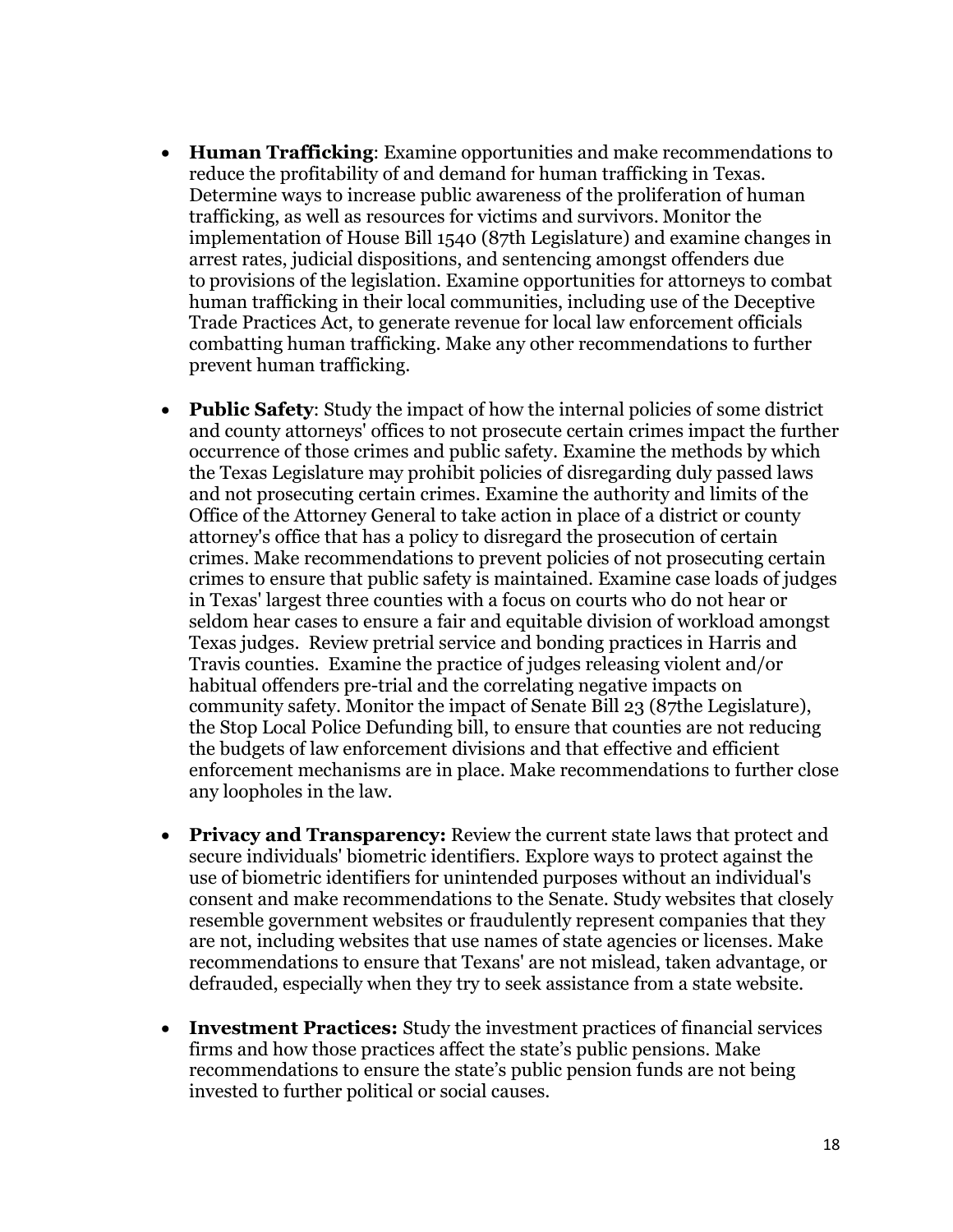#### **Transportation Committee**

- **Safety:** Study the contributing factors leading to fatal crashes and make recommendations to prevent and reduce traffic fatalities and serious injuries.
- **Driver's License Efficiency:** Study the Department of Public Safety's driver's license program operations and make recommendations to improve the efficiency of services while maintaining individual privacy and security for Texans.
- **Alternatively Fueled Vehicles:** Review the Texas Department of Transportation's plan for federal funding related to alternatively fueled vehicle infrastructure development. Examine the increase of private and public owned alternatively fueled vehicles registered in the state and make recommendations for road user fee fairness between alternatively fueled vehicles and gasoline and diesel vehicles.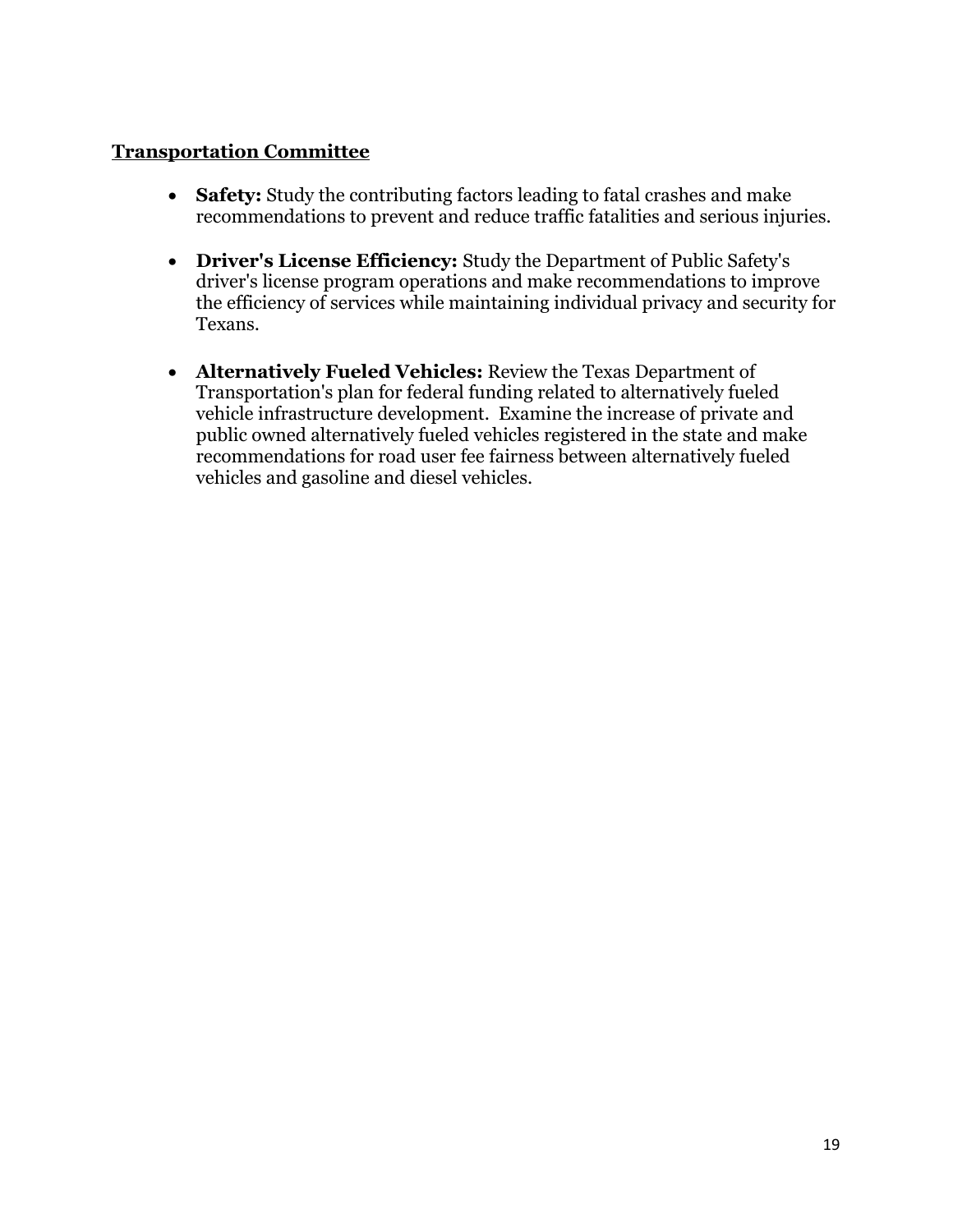#### **Veteran Affairs Committee**

- **State Veteran Cemeteries:** Evaluate the current oversight of the Texas State Veteran Cemeteries to ensure that these sacred and essential grounds are being maintained, repaired, and treated with respect. Ensure that the needs of our veterans are being met by reviewing the number, location, and funding of the cemeteries. Examine and make recommendations for the financing mechanism for the Texas State Veterans Cemeteries to ensure sustainability.
- **Veteran Benefits:** Explore and report on options to remove barriers for companies offering veteran benefits and consider policies that could leverage additional public-private-partnerships. Identify opportunities to connect veterans to existing business resources and available state services. Recommend ways to increase matching federal funding for veteran benefits. Review current law for consistency in eligibility for state veteran benefits and recommend any necessary changes.
- **Veteran Mental Health:** Review the currently accepted forms of treatment for Post Traumatic Stress Disorder (PTSD) and consider the creation of a program which would require completion of a multi-modality treatment plan including traditional talk therapy, limbic system therapy, cognitive behavioral therapy (CBT), and emotionally focused individual therapy (EFIT).
- **Veteran Mental Health:** Identify the training and resources available to urban and rural first responders when assisting veterans experiencing a mental health crisis. Make recommendations for how to best support first responders in these crisis situations.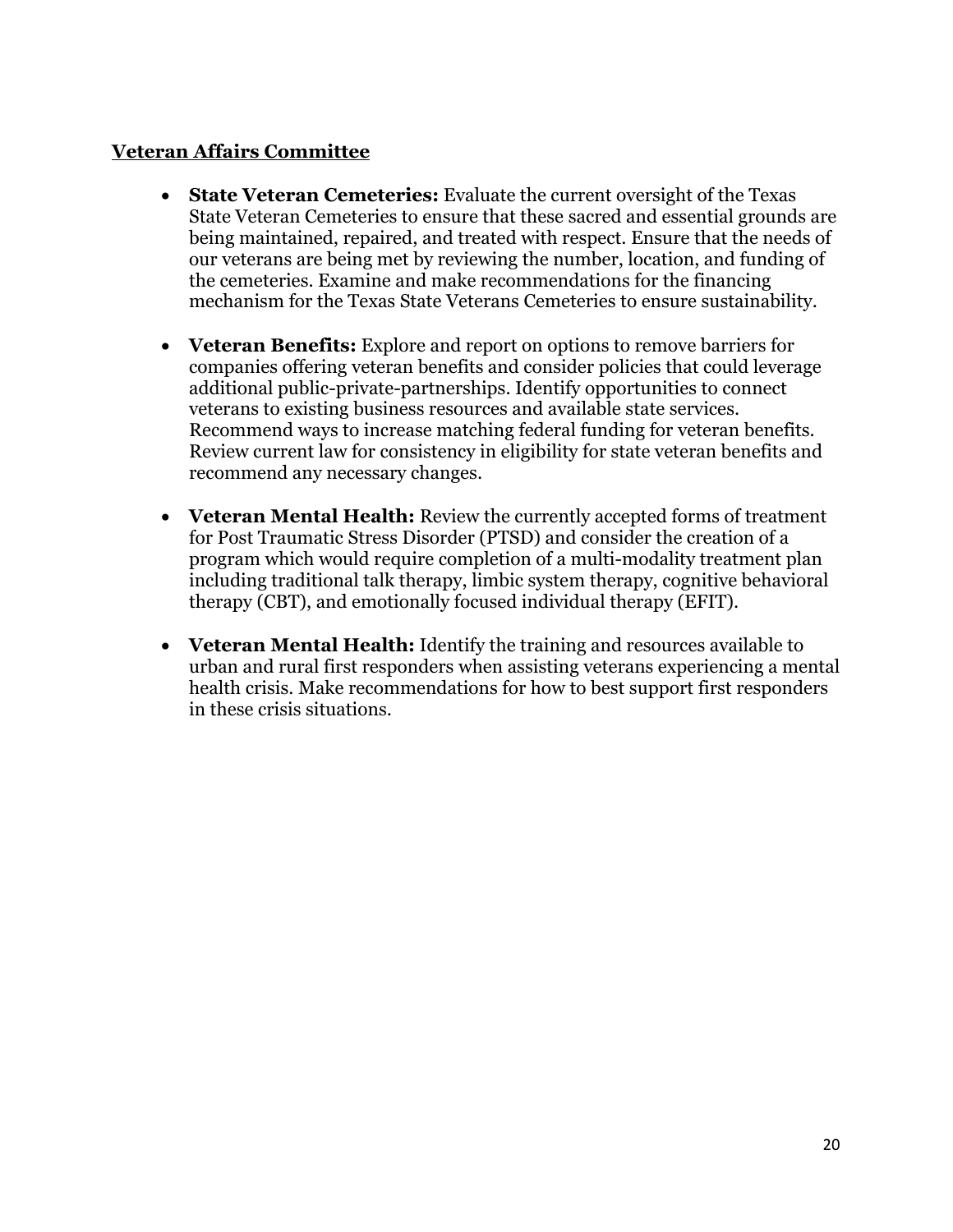#### **Water, Agriculture, and Rural Affairs Committee**

- **Water Utility Infrastructure**: Evaluate the state's water infrastructure. Study and make recommendations on options to upgrade and update water infrastructure to address deferred maintenance, disasters, and water loss.
- **Water Supply:** Review and make recommendations to complete specific projects identified in the 2022 State Water Plan. In light of recent changes to the global economy, consider the current regulatory process regarding innovative technology solutions to water supply needs, such as marine desalination, and make recommendations for their improvement.
- **Groundwater Management and Protection:** Evaluate the status and effectiveness of the State's groundwater management process, including data used to support regional water planning and conservation goals. Report on the effectiveness of the State's groundwater protection efforts and whether statutory changes are needed to protect groundwater quality.
- **Rural Employment:** Study and make recommendations on rural small business development and workforce needs. Consider and recommend innovative methods for business development in rural parts of the state.
- **Daylight Savings Time:** Examine and report on how permanently maintaining daylight savings time impacts the agricultural community.
- **Rural Immigration:** Consider the Federal government's open border policies and practices of releasing illegal immigrants in rural areas of the state. Report on the impact to rural Texas, and their local ability to address social, health, and law enforcement needs.
- **Meat Packing Facilities:** Study the need for additional meat packing facilities in Texas. Evaluate and report on the increased cost to Texas ranchers and revenue lost in the Texas economy when meatpacking facilities are utilized outside of Texas.
- **Agricultural Theft:** Study the impact of cattle theft on farming and ranching operations throughout Texas and recommend cost-effective measures to mitigate loss and increase security.